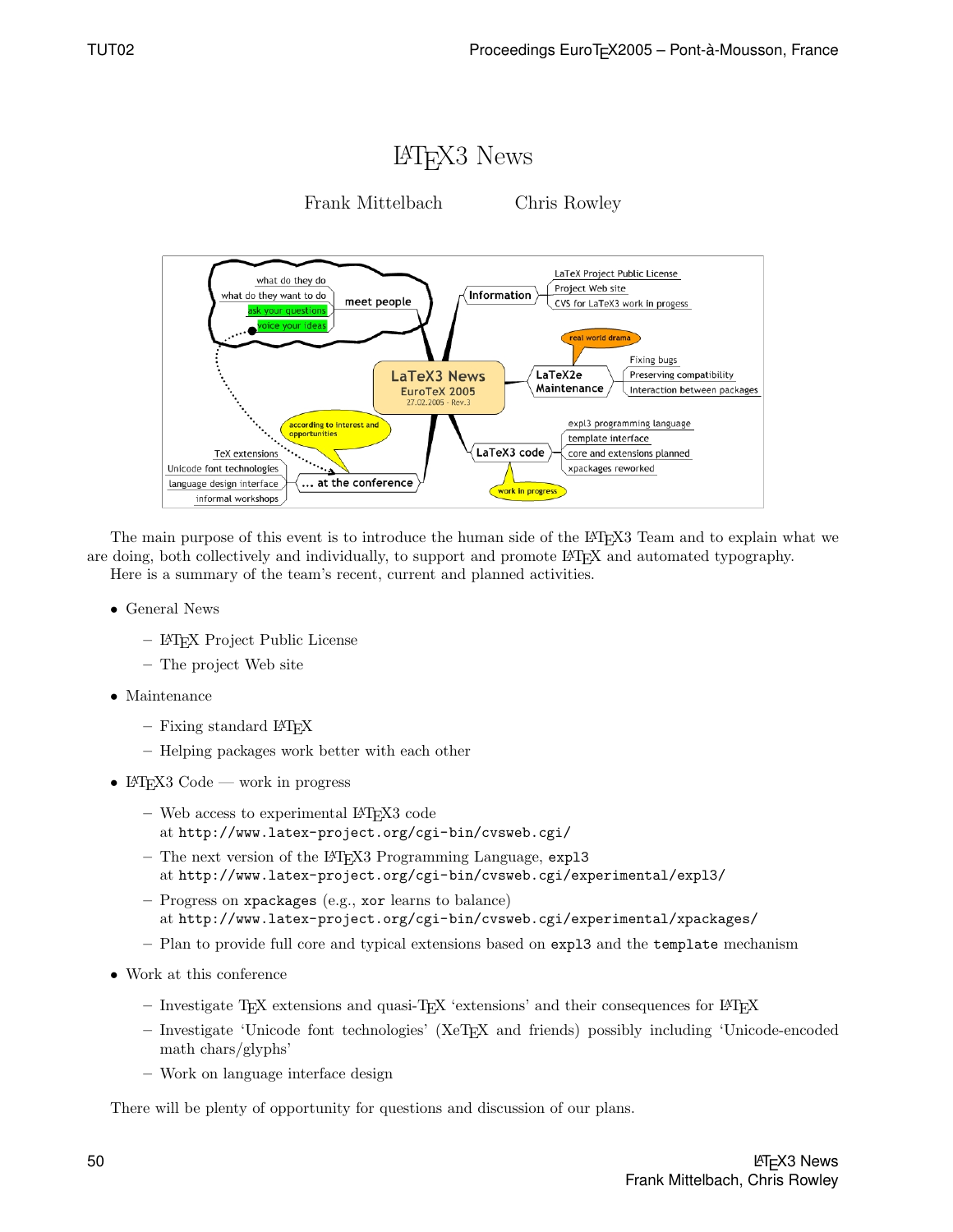

# **LaTeX3 News EuroTeX 2005**

This presentation was given using an interactive mind map which is shown as a graphics above. Speaker notes have been added to the leaves to produce this document.

An interactive web version of this presentation is available at http://www.latex- project.org/papers/.

# **1 Information**

## *1.1 LaTeX Project Public License*

- LPPL 1.3 is now DFSG compatible
- approx 1600 messages exchanged on Debian-Legal

## *1.2 LaTeX based on eTeX*

- official announcement in 2003-04
- reliable text/math support for inputenc needs  $e$ TeX  $-$  not part of distribution yet
- Experimental LaTeX3 programming language (expl3) now based on eTeX

## *1.3 Project Web site*

see url: www.latex-project.org

after no change for a long time the project web site in now again actively maintained

# *1.4 CVS for LaTeX3 work in progress*

## see url: cvsweb.cgi

- LaTeX3 experimental language (expl3)
- xpackages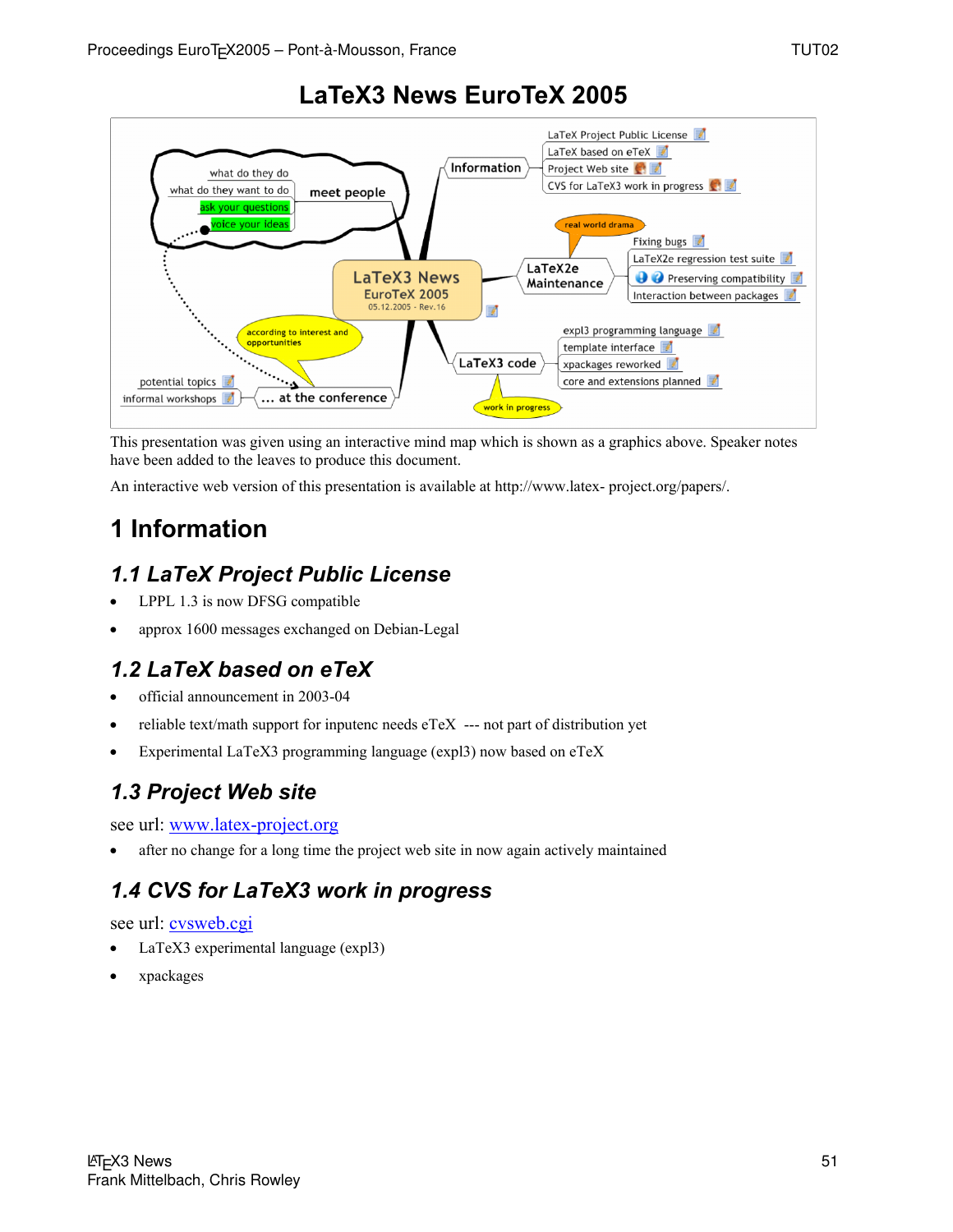# **2 LaTeX2e Maintenance**

• real world drama

## *2.1 Fixing bugs*

- what is a bug?
- not necessarily what a user experienced as such

## Questions:

- has the "bad behavior" become a feature that documents rely on?
- does a fix break other parts of the system?

## *2.2 LaTeX2e regression test suite*

- close to 300 test files for the kernel sources
- changes to the system are checked against the full test suite, often enough showing surprising dependencies
- in theory every bug fix should be accompanied by a test file checking for the problem

# 2.3 **P Preserving compatibility**

- yes or no?
- and how?

## *2.4 Interaction between packages*

updates in one package often breaks interfaces in others

# **3 LaTeX3 code**

• work in progress

## *3.1 expl3 programming language*

- the language is now fairly stable though adjustments and additions are possible
- further use of eTeX primitives envisioned

# *3.2 template interface*

- further applications are planned
- from the resulting experiences updates or extensions to the interface are likely

# *3.3 xpackages reworked*

- the xpackages currently reflect experiments at different stages of the expl3 language
- general overhaul of all packages to fully use expl3 is planned

## *3.4 core and extensions planned*

- specification of a core set of functionality is planned
- similar for interface and extension specification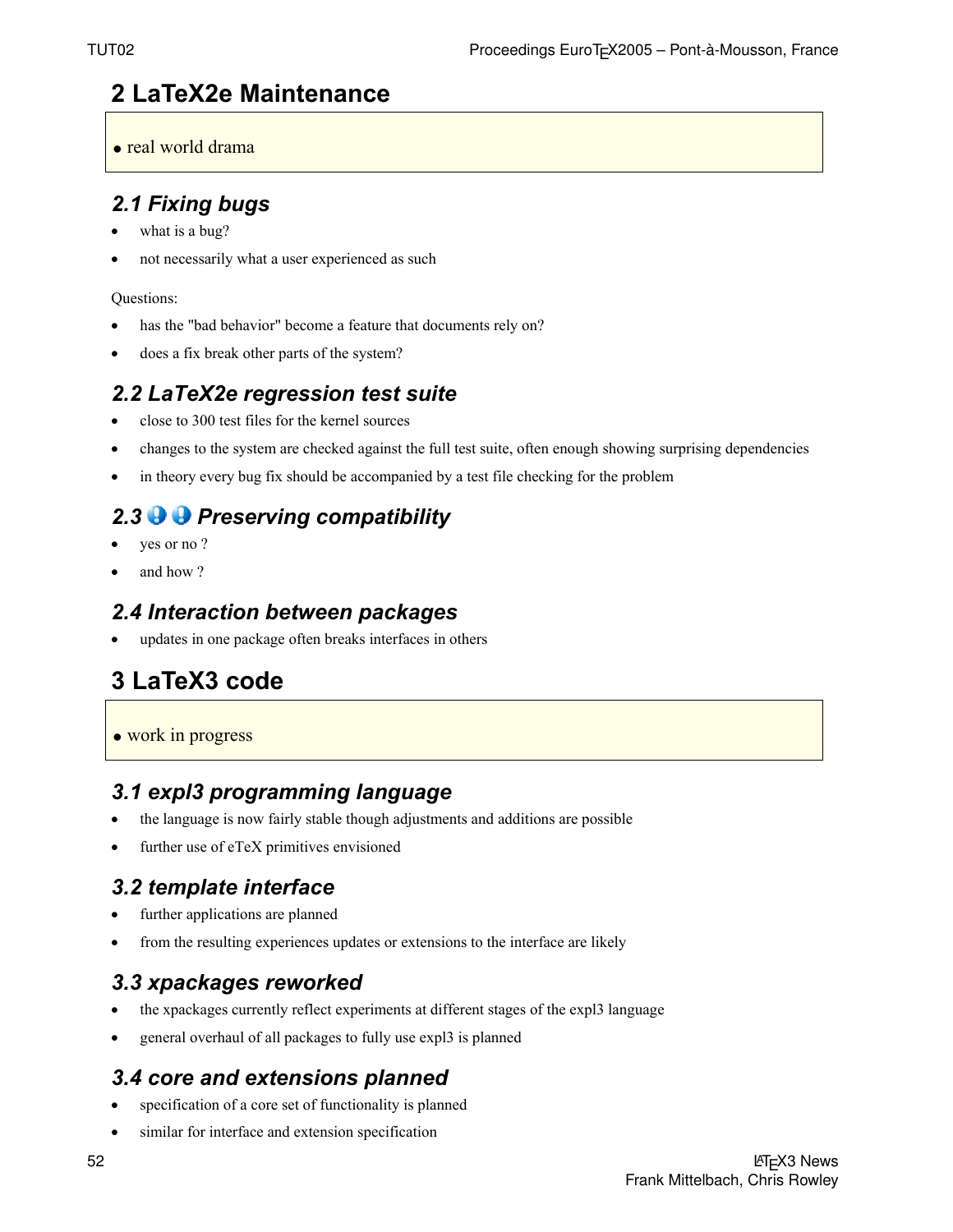# **4 ... at the conference**

• according to interest and opportunities

## *4.1 potential topics*

Potential topics for the informal workshops at the conference:

- TeX extensions
- Unicode font technologies
- Language design interface; see **Multilingual.mmap** (requires free reader software) or **Multilingual.jpeg**

Doc language replaceable (detached," skins")

# *4.2 informal workshops*

Theses are notes taken during the workshop sessions:

- ltx3-2005-03-10.pdf
- ltx3-2005-03-11.pdf
- whiteboard drawing by Johannes



Documents

**LAT<sub>F</sub>X3** News Frank Mittelbach, Chris Rowley